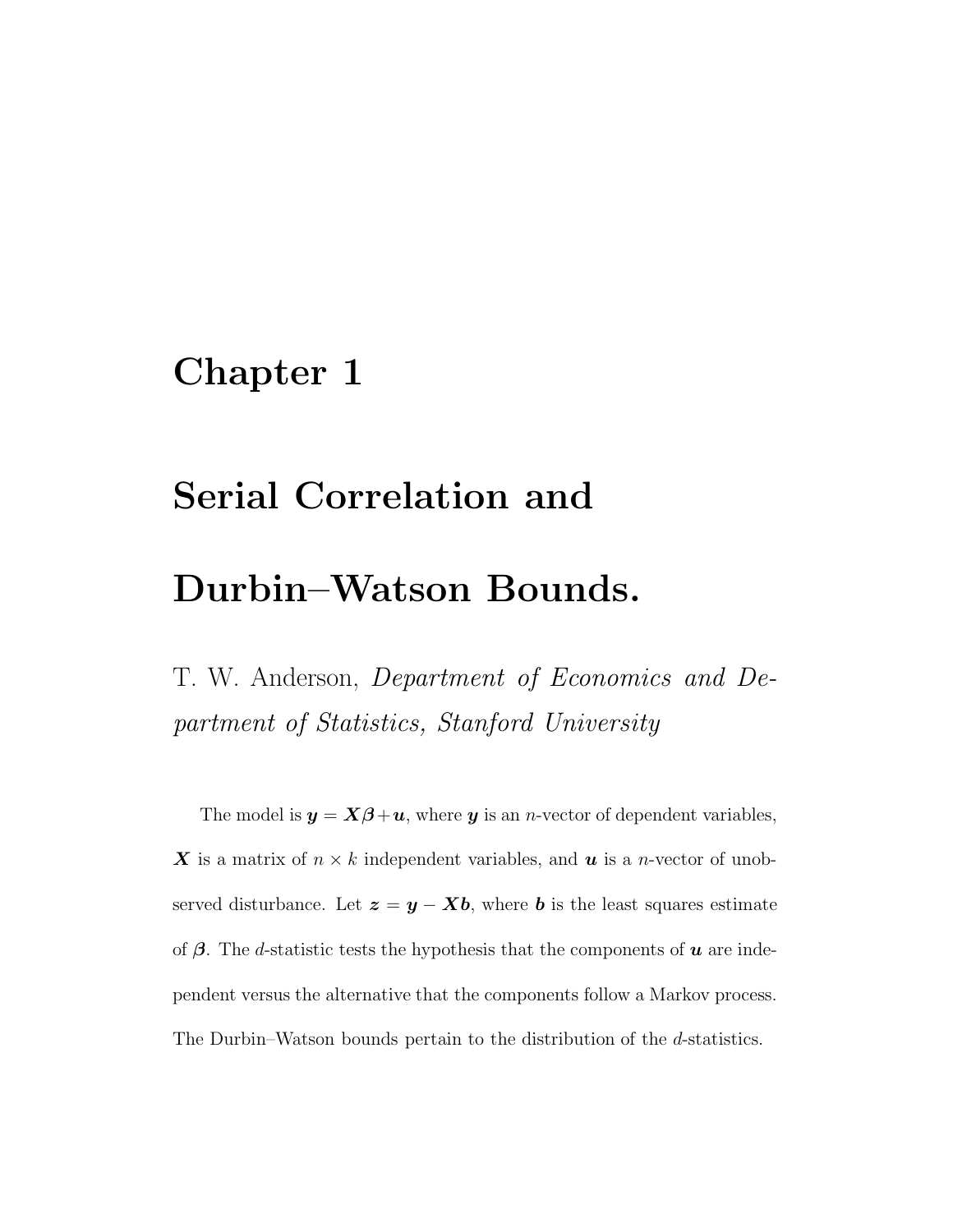#### 1.1 Introduction

A time series is composed of a sequence of observations  $y_1, \ldots, y_n$ , where the index  $i$  of the observation  $y_i$  represents time. An important feature of a time series is the order of observations:  $y_i$  is observed after  $y_1, \ldots, y_{i-1}$ are observed. The correlation of successive observations is called a serial *correlation*. Related to each  $y_i$  may be a vector of *independent* variables  $(x_{1i},\ldots,x_{ki})$ . Many questions of time series analysis relate to the possible dependence of  $y_i$  on  $x_{1i}, \ldots, x_{ki}$ . See Anderson (1971), for example.

A serial correlation (first-order) of a sequence  $y_1, \ldots, y_n$  is

$$
\frac{\sum\limits_{i=2}^{n} y_i y_{i-1}}{\sum\limits_{i=1}^{n} y_i^2}.
$$

This coefficient measures the correlation between  $y_1, \ldots, y_{n-1}$  and  $y_2, \ldots, y_n$ . There are various modifications of this correlation coefficient such as replacing  $y_i$  by  $y_i - \bar{y}$ . See below for the *circular serial coefficient*. The term "auto-correlation" is also used for serial correlation.

I shall discuss two papers coauthored by James Durbin and Geoffrey Watson entitled "Testing for serial correlation in least squares regression I and II," published in 1950 and 1951 respectively. The statistical analysis developed in these papers has proved very useful in econometric research.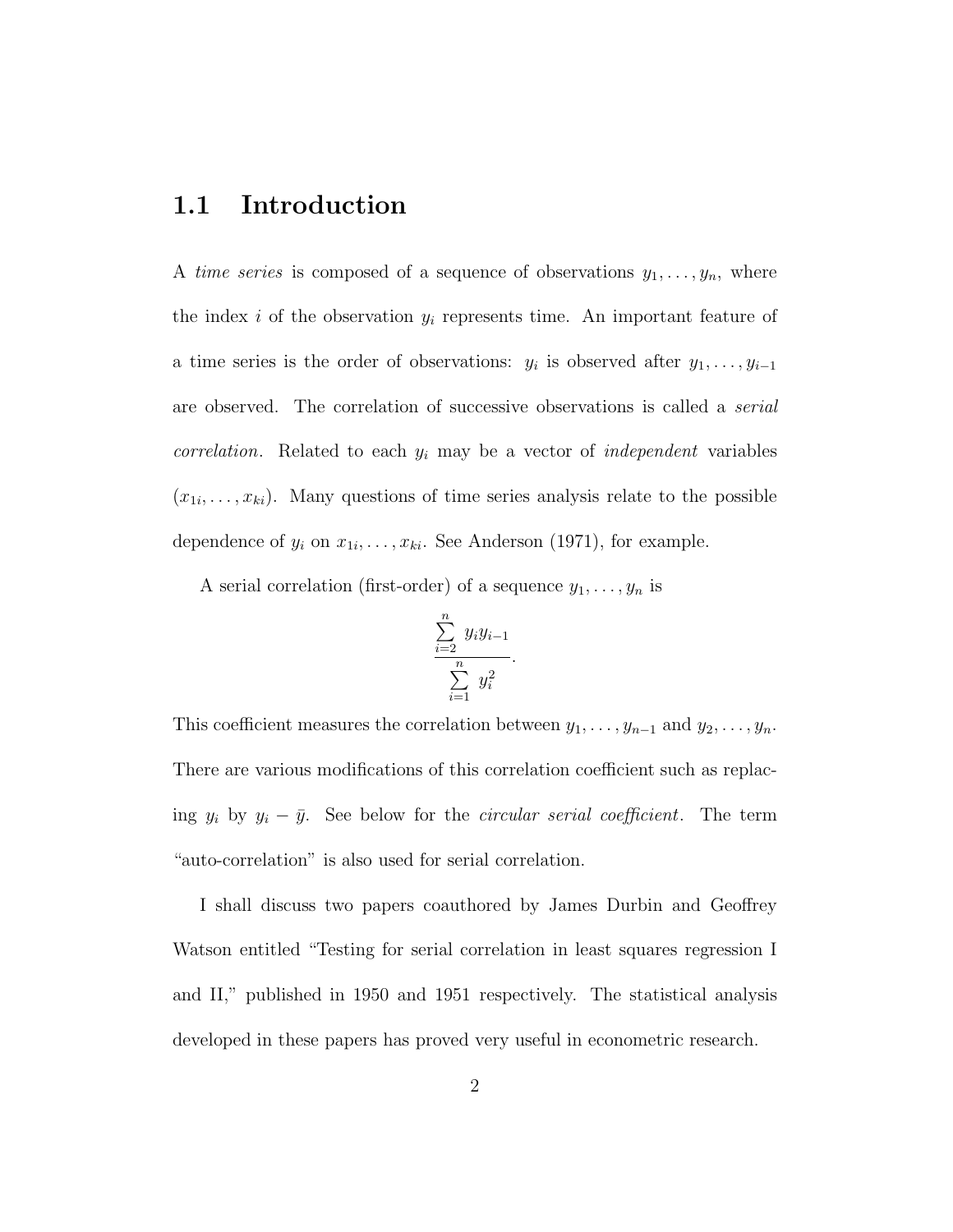The Durbin-Watson papers are based on a model in which there is a set of "independent" variables  $x_{1i}, x_{2i}, \ldots, x_{ni}$  associated with each "dependent" variable  $y_i$  for  $i = 1, ..., n$ . The dependent variable of  $y_i$  is considered as the linear combination

$$
y_i = \beta_1 x_{1i} + \ldots + \beta_R x_{Ri} + w_i, \quad i = 1, \ldots, n,
$$

where  $w_i$  is an unobservable random disturbance. The questions that Durbin and Watson address have to do with the possible dependence in a set of observations  $y_1, \ldots, y_n$  beyond what is explained by the independent variables.

#### 1.2 Circular Serial Correlation

R. L. Anderson (1942),who was Watson's thesis advisor, studied the statistic

$$
\frac{\sum_{i=1}^{n} (y_i - y_{i-1})^2}{\sum_{i=1}^{n} y_i^2} = 2 - 2 \frac{\sum_{i=1}^{n} y_i y_{i-1}}{\sum_{i=1}^{n} y_i^2}
$$

where  $y_0 = y_n$ . The statistic

$$
\frac{\sum_{i=1}^{n} y_i y_{i-1}}{\sum_{i=1}^{n} y_i^2}
$$

is known as the "circular serial correlation coefficient." Defining  $y_0 = y_n$  is a device to make the mathematics simpler. The serial correlation coefficient measures the relationship between the sequence  $y_1, \ldots, y_n$  and  $y_0, \ldots, y_{n-1}$ .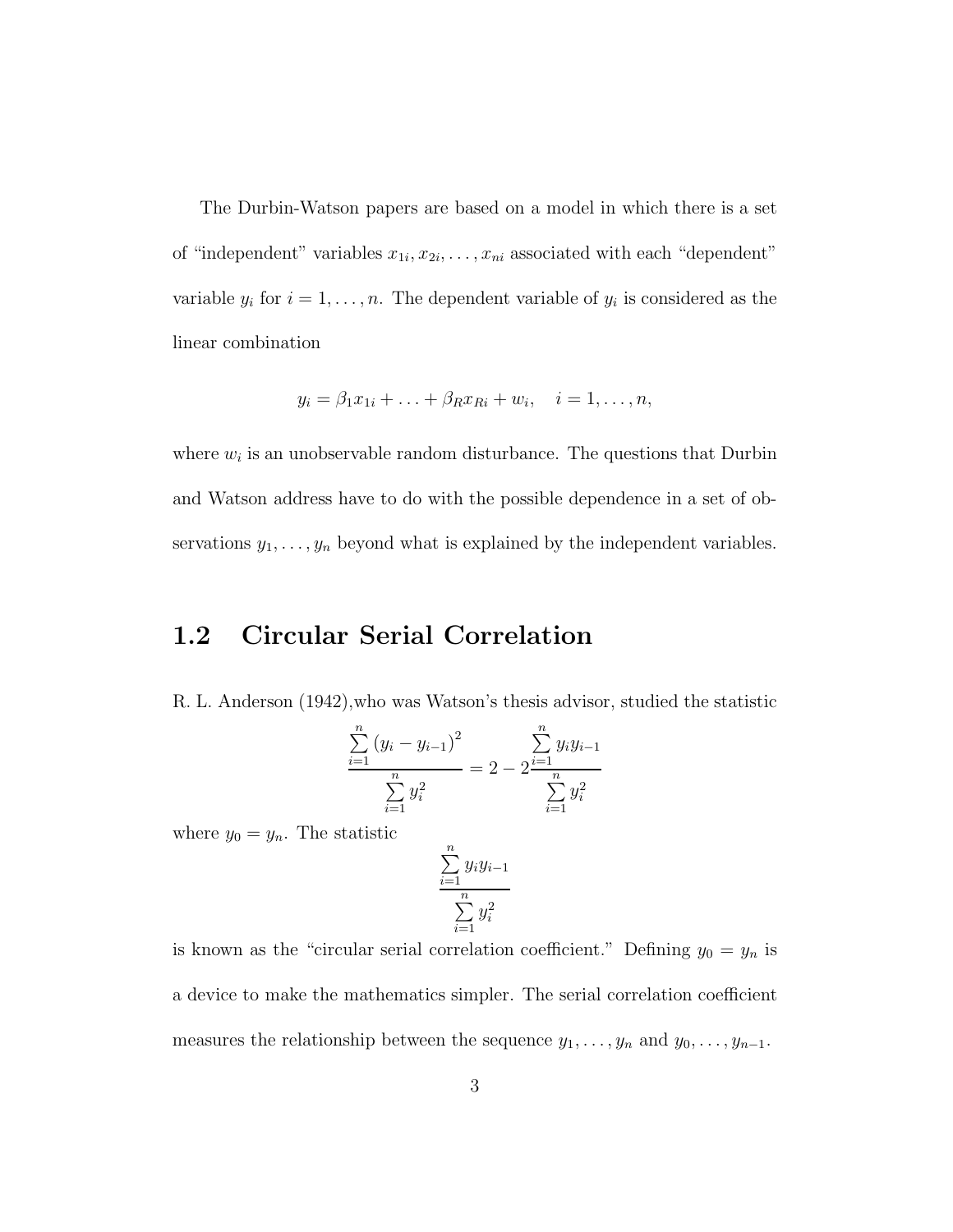In our exposition we make repeated use of the fact that the distribution of **x'Ax** is the distribution of  $\sum_{i=1}^{n} \lambda_i z_i^2$ <sup>2</sup>, where  $\lambda_1, \ldots, \lambda_n$  are the characteristic roots (latent roots) of A, that is, the roots of

$$
|\mathbf{A} - \lambda \mathbf{I}_n| = 0 \qquad (\mathbf{A} = \mathbf{A}'),
$$

and x and z have the density  $N(\mathbf{0}, \sigma^2 \mathbf{I})$ . The numerator of the circular serial correlation is  $\mathbf{x}'\mathbf{A}\mathbf{x}$  where

$$
\mathbf{A} = \frac{1}{2} \begin{bmatrix} 0 & 1 & 0 & \dots & 1 \\ 1 & 0 & 1 & \dots & 0 \\ 0 & 1 & 0 & \dots & 0 \\ \vdots & \vdots & \vdots & & \vdots \\ 1 & 0 & 0 & \dots & 0 \end{bmatrix}.
$$

The characteristic roots are  $\lambda_j = \cos 2\pi j/n$  and  $\sin 2\pi j/n$ ,  $j = 1, ..., n$ . If  $n$  is even the roots occur in pairs. The distribution of the circular serial correlation is the distribution of

$$
\frac{\sum_{j=1}^{n} \lambda_j z_j^2}{\sum_{j=1}^{n} z_j^2};
$$

 $z_1, \ldots, z_n$  are independent standard normal variables. Anderson studied the distribution of the circular serial correlation, its moments, and other properties.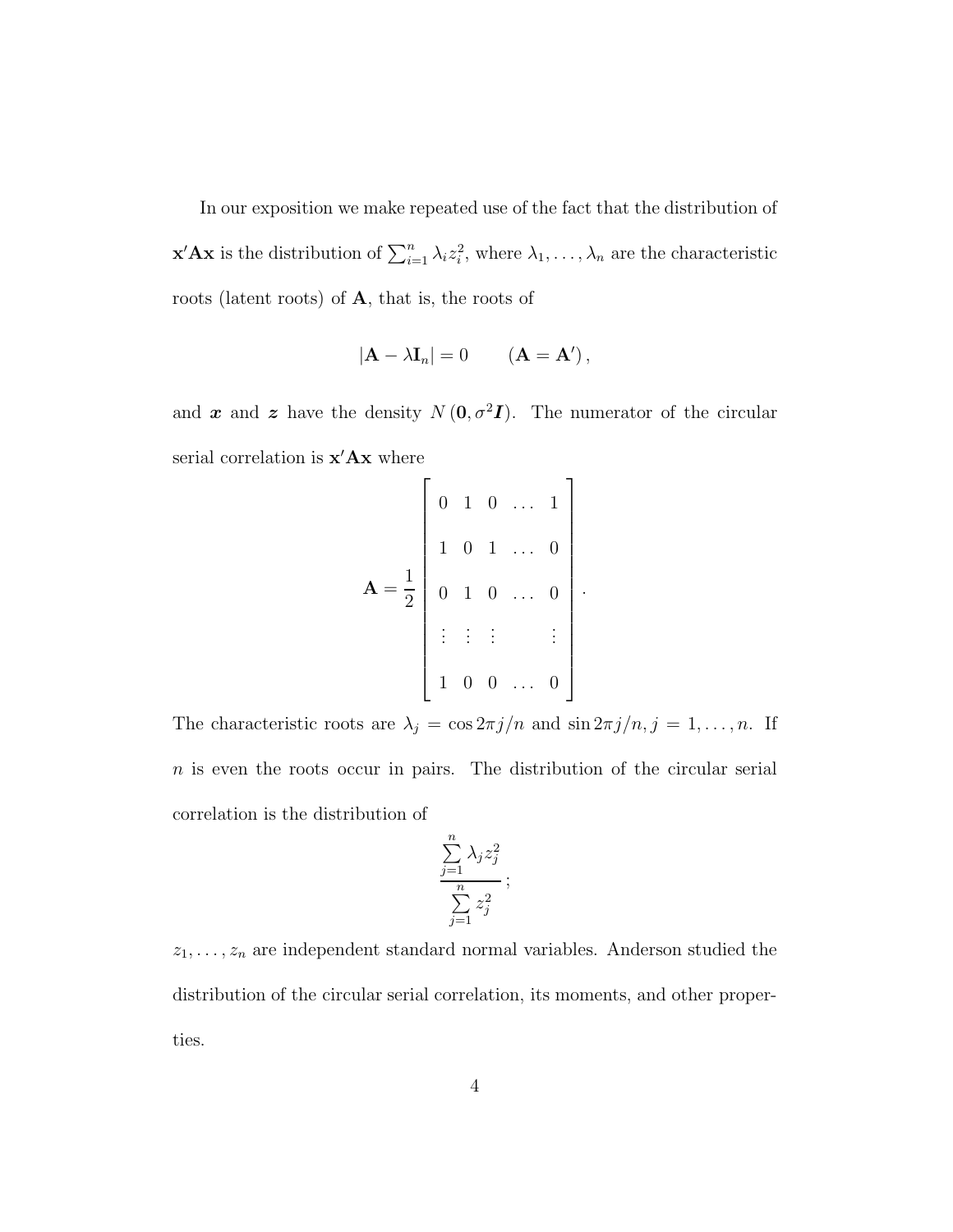#### 1.3 Periodic Trends

During World War II R. L. Anderson and I were members of the Princeton Statistical Research Group. We noticed that the jth characteristic vector of A had the form  $\cos 2\pi j h/n$  and/or  $\sin 2\pi j h/n$ ,  $h = 1, ..., n$ . These functions are periodic and hence are suitable to represent seasonal variation. We considered the model

$$
y_i = \beta_1 x_{1i} + \beta_2 x_{2i} + \ldots + \beta_k x_{ki} + u_i
$$

where  $x_{hi} = \cos 2\pi h i / n$  and/or  $\sin 2\pi h i / n$ . Then the distribution of

$$
r = \frac{\sum_{i} (y_i - \sum \beta_h x_{hi}) (y_{i-1} - \sum \beta_h x_{h,i-1})}{\sum (y_i - \sum \beta_h x_{hi})^2}
$$

is the distribution of  $\sum_j \lambda_j z_j^2 / \sum_j z_j^2$ , where the sums are over the z's corresponding to the cos and sin terms that did not occur in the trends. The distributions of the serial correlations have the same form as before.

Anderson and Anderson found distributions of r for several cyclical trends as well as moments and approximate distributions.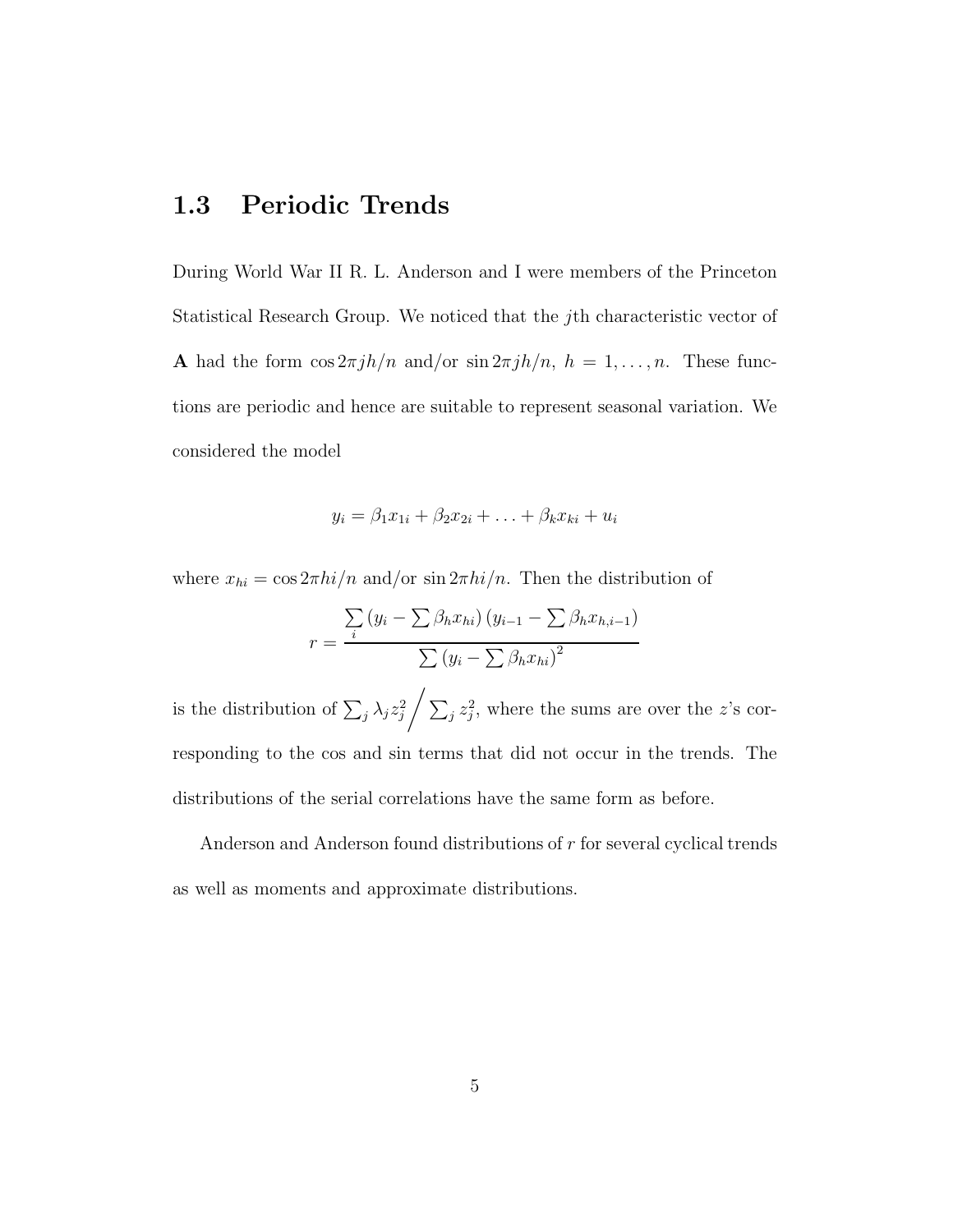### 1.4 Uniformly Most Powerful Tests

Many problems of serial correlation are included in the general model (T. W. Anderson, 1948)

$$
K \exp \left\{ -\frac{\alpha}{2} \left[ \left( \boldsymbol{y} - \boldsymbol{\mu} \right)' \boldsymbol{\Psi} \left( \boldsymbol{y} - \boldsymbol{\mu} \right) + \lambda \left( \boldsymbol{y} - \boldsymbol{\mu} \right)' \boldsymbol{\Theta} \left( \boldsymbol{y} - \boldsymbol{\mu} \right) \right] \right\}
$$

where K is a constant,  $\alpha > 0$ ,  $\Psi$  a given positive definite matrix,  $\Theta$  a given symmetric matrix,  $\lambda$  a parameter such that  $\Psi - \lambda \Theta$  is positive definite, and  $\mu$  is the expectation of  $y$ ,

$$
\mathcal{E} \boldsymbol{y} = \boldsymbol{\mu} = \sum \beta_j \boldsymbol{\phi}_j.
$$

We shall consider testing the hypothesis

$$
H: \lambda = 0.
$$

The first theorem characterizes tests such that the probability of the acceptance region when  $\lambda = 0$  does not depend on the values of  $\beta_1, \ldots, \beta_k$ . The second theorem gives conditions for a test being uniformly most powerful when  $\lambda > 0$  is the alternative.

These theorems are applicable to the circular serial correlation when  $\Psi =$  $\sigma^2 I$  and  $\Theta = \sigma^2 A$  defined above.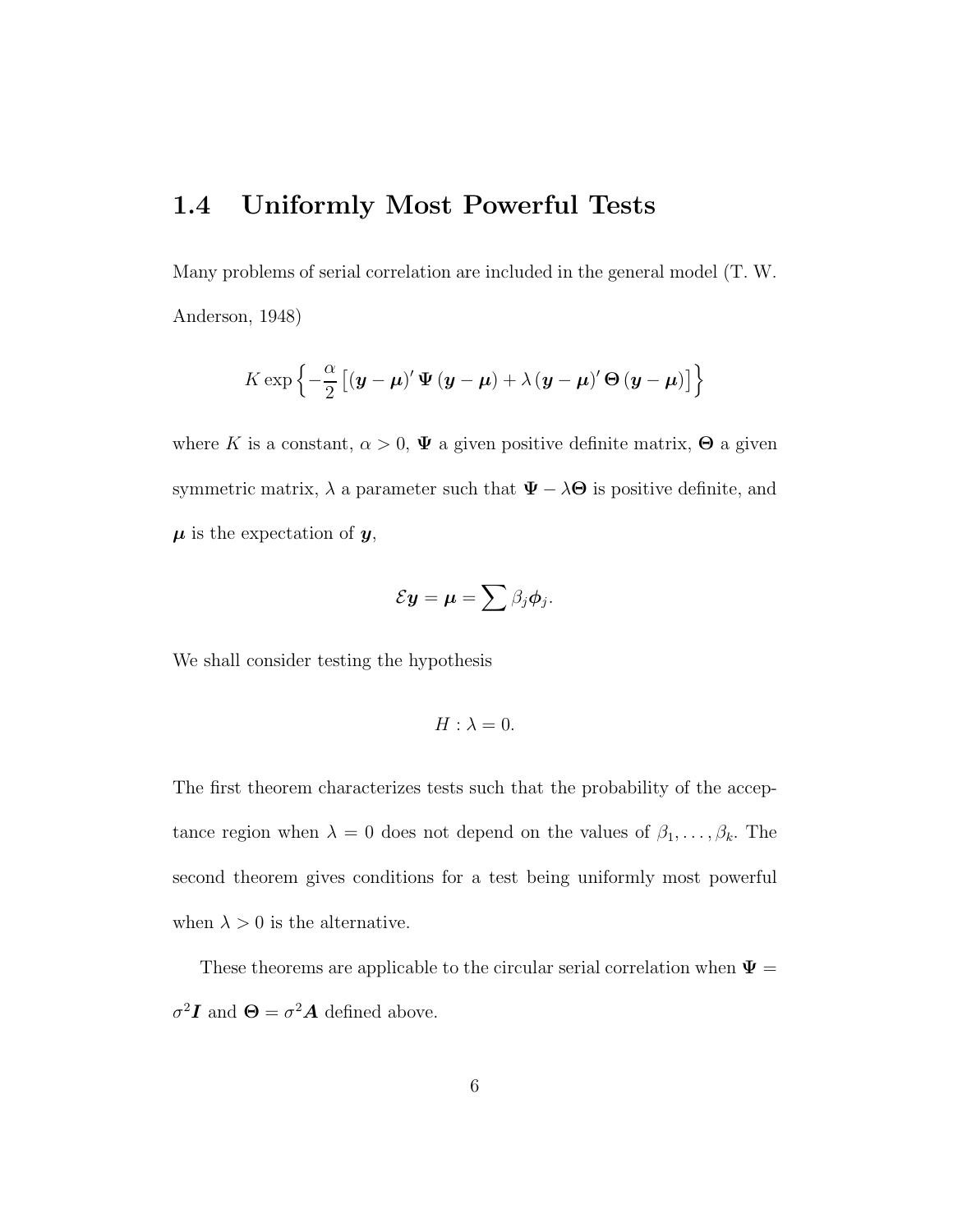The equation

$$
\sum (y_i - y_{i-1})^2 = \sum (y_i^2 + y_{i-1}^2) - 2 \sum y_t y_{t-1}
$$

suggests that a serial correlation can be studied in terms of  $\sum (y_t - y_{t-1})^2$ which may be suitable to test that  $y_t, \ldots, y_n$  are independent against the alternative that  $y_1, \ldots, y_n$  satisfy an autoregressive process. Durbin and Watson prefer to study

$$
d = \frac{\sum (z_i - z_{i-1})^2}{\sum z_i^2},
$$

where  $z$  is defined below.

#### 1.5 Durbin–Watson

The model is

$$
\mathbf{y}_{n\times 1} = \mathbf{X}_{n\times k} \mathbf{B}_{k\times 1} + \mathbf{u}_{n\times 1}.
$$

We consider testing the null hypothesis that  $u$  has a normal distribution with mean 0 and covariance  $\sigma^2 I_n$  against the alternative that  $u$  has a normal distribution with mean **0** and covariance  $\sigma^2 \mathbf{A}$ , a positive definite matrix. The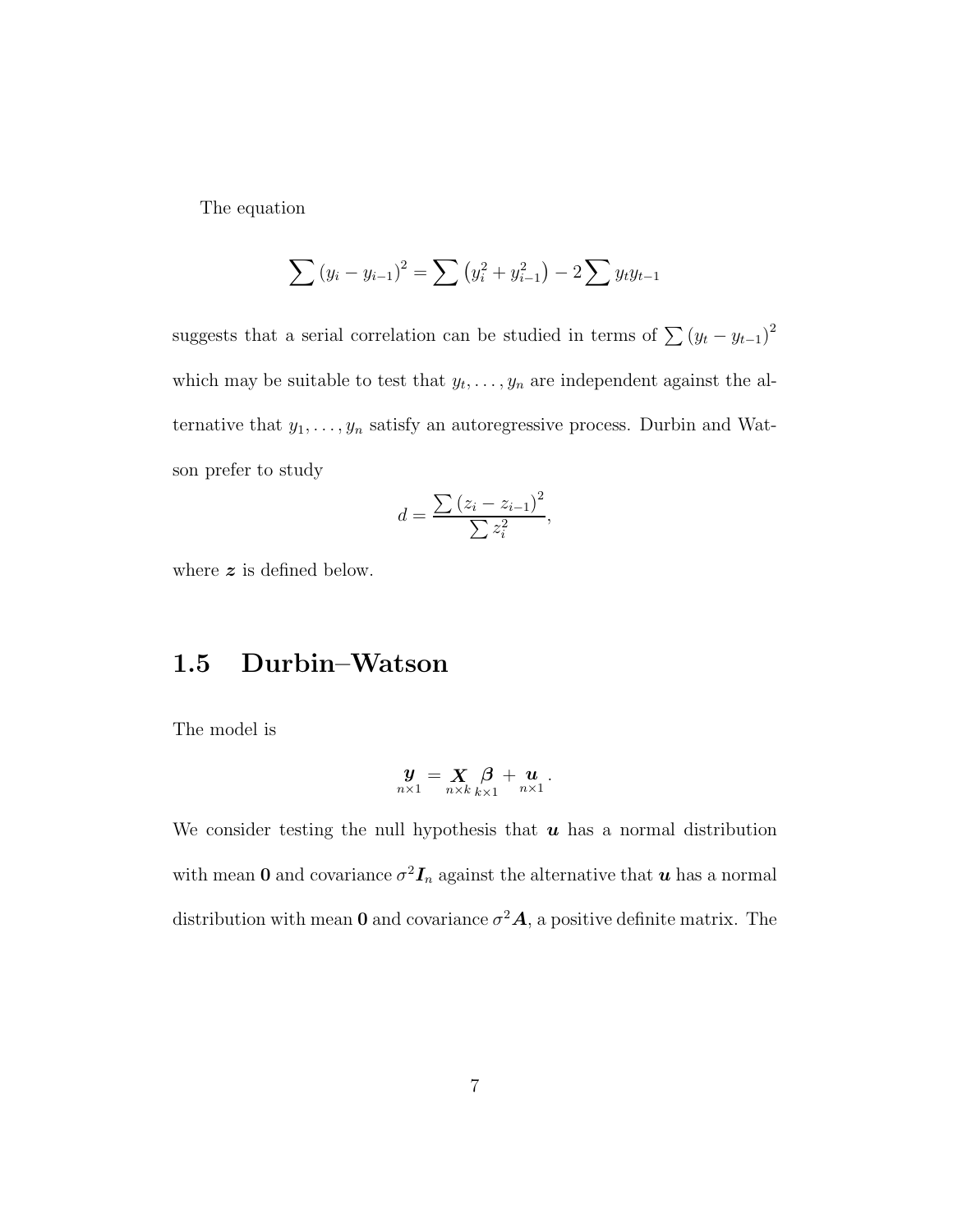sample regression of **y** is  $\boldsymbol{b} = (\boldsymbol{X}'\boldsymbol{X})^{-1}\boldsymbol{X}'\boldsymbol{y}$  and the vector of residuals is

$$
z = y - Xb = \left[ I - X (X'X)^{-1} X' \right] y
$$

$$
= \left[ I - X (X'X)^{-1} X' \right] (X\beta + u)
$$

$$
= Mu,
$$

where

$$
M=I-X\left( X'X\right) ^{-1}X'.
$$

Consider the serial correlation of the residuals

$$
r = \frac{z'Az}{z'z} = \frac{u'M'AMu}{u'M'Mu}.
$$

The matrix  $M$  is idempotent, that is,  $M^m = M$ , and symmetric. Its latent roots are 0 and 1 and it has rank  $n - k$ . Let the possibly nonzero roots of  $M'AM$  be  $\nu_1, \ldots, \nu_{n-k}$ . There is an  $n \times (n-k)$  matrix H such that  $H'H = I_{n-k}$  and

$$
\boldsymbol{H}'\boldsymbol{M}'\boldsymbol{A}\boldsymbol{M}\boldsymbol{H} = \begin{bmatrix} \nu_1 & 0 & \dots & 0 \\ 0 & \nu_2 & \dots & 0 \\ \vdots & \vdots & \vdots & \vdots \\ 0 & 0 & \dots & \nu_{n-k} \end{bmatrix}.
$$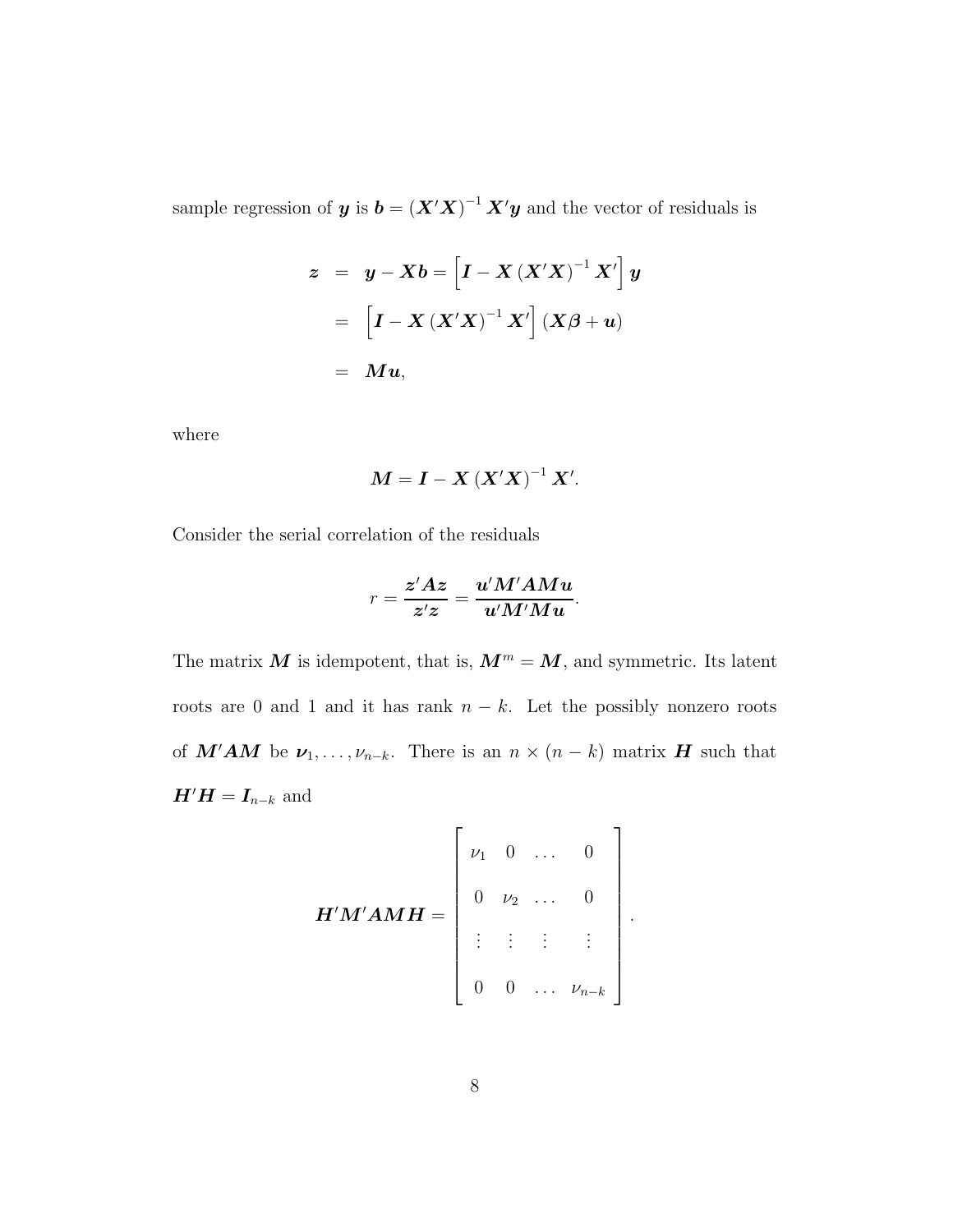Let  $\boldsymbol{w} = \boldsymbol{H}'\boldsymbol{v}$ . Then

$$
r = \frac{\sum\limits_{j=1}^{n-k} \nu_j w_j^2}{\sum\limits_{j=1}^{n-k} w_j^2}.
$$

Durbin and Watson prove that

$$
\lambda_j \leq \nu_j \leq \lambda_{j+k}, \quad j=1,\ldots,n-k.
$$

Define

$$
r_L = \frac{\sum_{j=1}^{n-k} \lambda_j w_j^2}{\sum_{j=1}^{n-k} w_j^2}, \qquad r_U = \frac{\sum_{j=k+1}^{n} \lambda_j w_j^2}{\sum_{j=1}^{n-k} w_j^2}.
$$

Then  $r_L \leq r \leq r_U$ .

The "bounds procedure" is the following. If the observed serial correlation is greater than  $r_U^{\star}$  conclude that the hypothesis of no serial correlation of the disturbances is rejected. If the observed correlation is less than  $r_L^*$ , conclude that the hypothesis of no serial correlation of the disturbance is accepted. The interval  $(r_L^*, r_U^*)$  is called "the zone of indeterminacy." If the observed correlation falls in the interval  $(r_L^*, r_U^*)$ , the data is considered as not leading to a conclusion.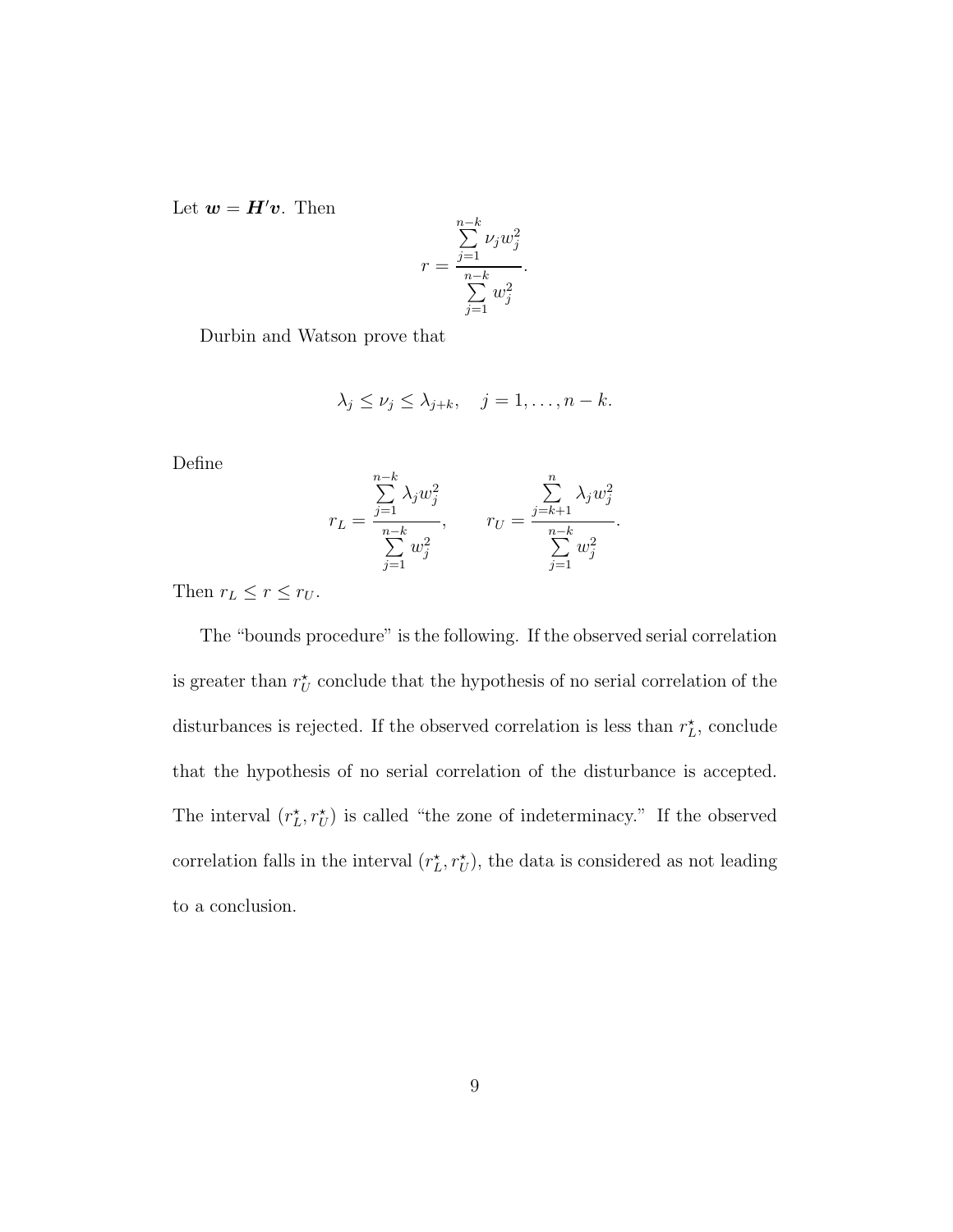# Bibliography

- [1] R. L. Anderson. Distribution of the serial correlation coefficient. The Annals of Mathematical Statistics, 13(1):1–13, 1942.
- [2] R. L. Anderson and T. W. Anderson. Distribution of the circular serial correlation coefficient for residuals from a fitted fourier series. The Annals of Mathematical Statistics, 21(1):59–81, 1950.
- [3] T. W. Anderson. On the theory of testing serial correlation. Skandinavisk Aktuarietidskrift, 31(3-4):88–116, 1948.
- [4] T. W. Anderson. *The Statistical Analysis of Time Series*. Wiley, 1971.
- [5] T. W. Anderson. An Introduction to Multivariate Statistical Analysis, Third Edition. Wiley, 2003.
- [6] J. S. Chipman. Advanced Econometric Theory. Routledge, 2011.